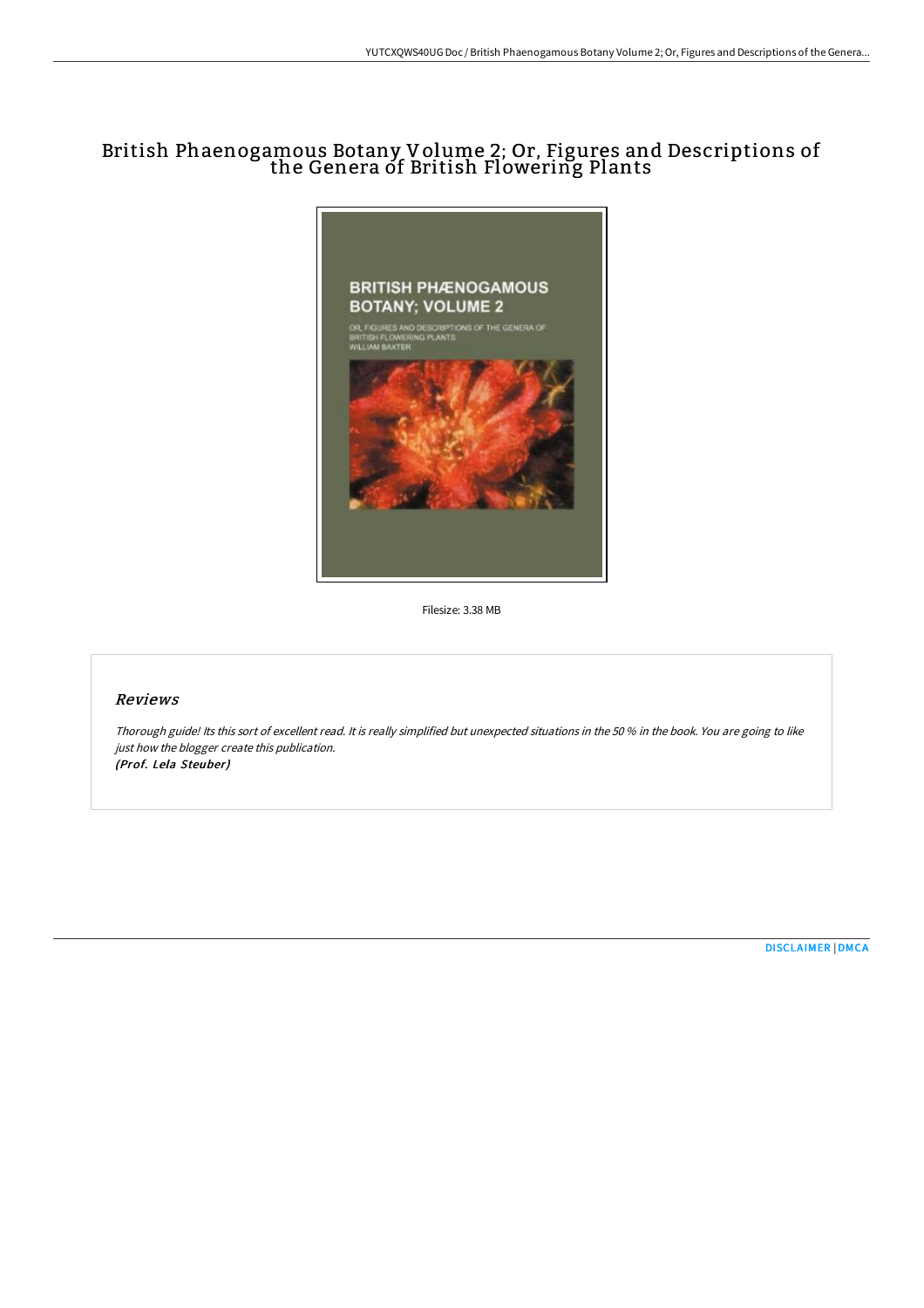### BRITISH PHAENOGAMOUS BOTANY VOLUME 2; OR, FIGURES AND DESCRIPTIONS OF THE GENERA OF BRITISH FLOWERING PLANTS



Rarebooksclub.com, United States, 2012. Paperback. Book Condition: New. 246 x 189 mm. Language: English . Brand New Book \*\*\*\*\* Print on Demand \*\*\*\*\*.This historic book may have numerous typos and missing text. Purchasers can download a free scanned copy of the original book (without typos) from the publisher. Not indexed. Not illustrated. 1835 Excerpt: .much elongated and columnar; limb flat, involute in the bud, blunt, either undivided or cloven, either naked at the base, or furnished with 2, simple or divided, distinct or combined, upright scales (fig. 4.), which form a crown at the mouth of the corolla. Filaments (figs. 3 4.) 10, awl-shaped, 5 alternate ones attached to the petals, and rather later than the rest, Anthers (see fig. 4.) oblong, or roundish. Germen (see fig. 5.) cylindrical. Styles (see fig. 5.) 3, short, upright. Sligmas oblong, oblique, downy along the upper or inner side. Capsule (fig. 6.) covered by the calyx, egg-oblong, often stalked, imperfectly 3-celled (see fig. 8.) opening at the top by 6 teeth. Seeds numerous, kidney-shaped, stalked, roughish, attached to the central column (see fig. 7.). The capsule of 3 incomplete cells; the clawed petals; and mo, nosepalous calyx; will distinguish this from other genera in the same class and order. Eleven species British. SILE NE ARME RlA. Common Catchfly. Lobel s Catchfly. Limewort. Spec. Char. Panicles forked, level-topped, many-flowered. Petals notched, each with a double, awlshaped scale. Calyx club-shaped, and, as well as the leaves, smooth. Leaves eggspear-shaped. Stem viscid. Capsule not longer than its stalk. Eng. Bot. 1.1398.--Linn. Sp. Pl. p. 601.--Huds. Fl. Angl. (2nd ed. ) p. 189.--Sm. Fl. Brit. v. ii. p. 471. Engl. Fl. v. ii. p. 296.--With. (7ih ed.) v. ii. p. 545 Lindl. Syn. p. 46.--Hook. Brit. Il. p.203.--Loud. Encycl. of Gard, p. 735.--Don s Gen. Syst. of...

 $\Rightarrow$ Read British [Phaenogamous](http://techno-pub.tech/british-phaenogamous-botany-volume-2-or-figures-.html) Botany Volume 2; Or, Figures and Descriptions of the Genera of British Flowering Plants Online

Download PDF British [Phaenogamous](http://techno-pub.tech/british-phaenogamous-botany-volume-2-or-figures-.html) Botany Volume 2; Or, Figures and Descriptions of the Genera of British Flowering Plants